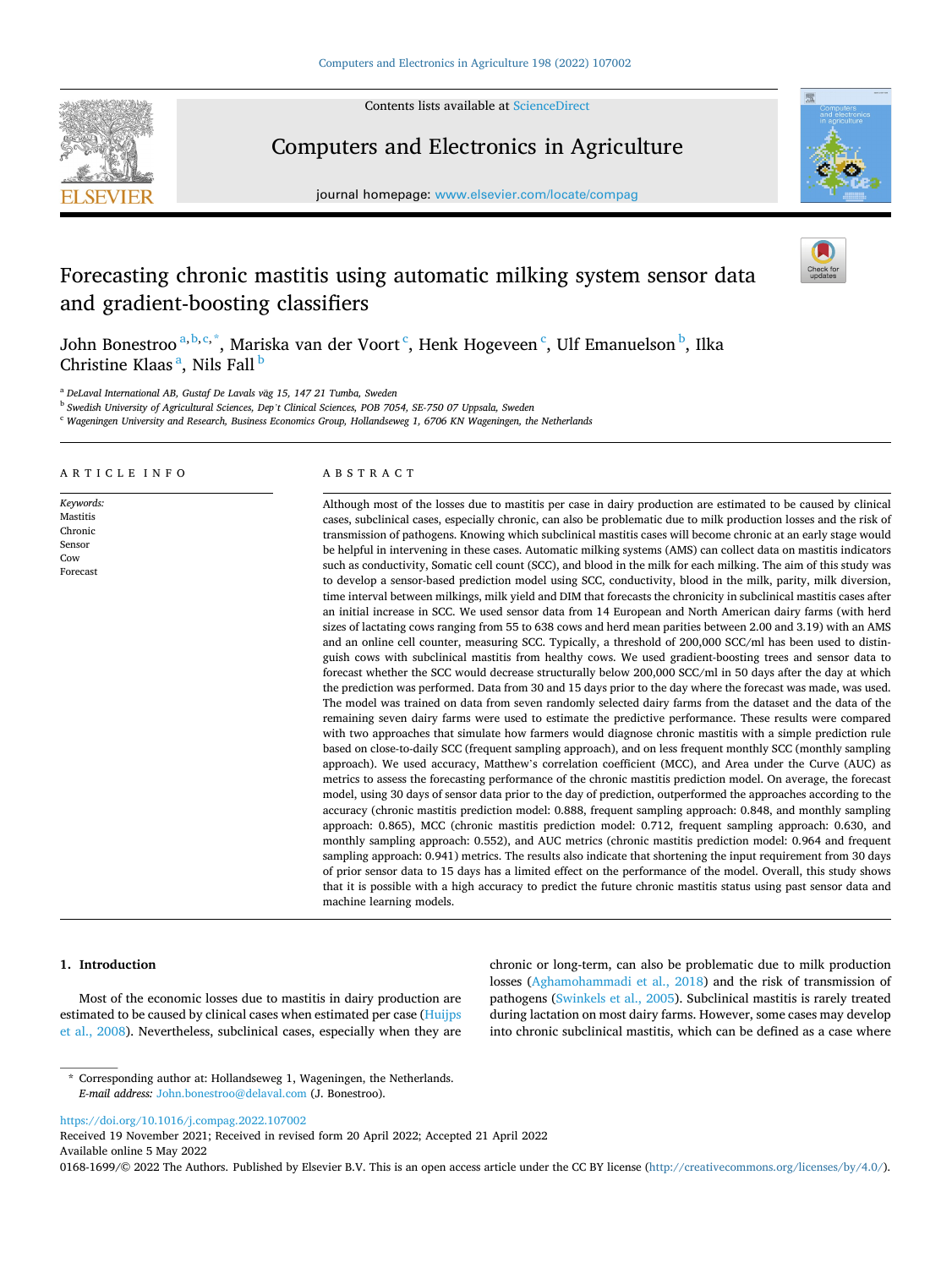#### **Table 1**

An overview of the variables used in the study.

| Herd | No.<br>milkings | Proportion<br>milkings with<br>milk diversion | Mean time<br>between SCC<br>Samples (in<br>milkings) | No.<br>lactations | Mean<br>Parity | Proportion<br>milkings with<br>blood detected | Mean SCC<br>(in 1000<br>cells per<br>ml) | Mean<br>STDCond<br>uctivity | Mean<br>IORCond<br>uctivity | Mean<br>milk<br>vield (in<br>kg) | Mean time<br>interval (in<br>hours) |
|------|-----------------|-----------------------------------------------|------------------------------------------------------|-------------------|----------------|-----------------------------------------------|------------------------------------------|-----------------------------|-----------------------------|----------------------------------|-------------------------------------|
|      | 282,206         | 0.02                                          | 1.94                                                 | 503               | 2.37           | 0.01                                          | 134.01                                   | 0.15                        | 1.07                        | 11.82                            | 8.91                                |
| 2    | 1,197,164       | 0.01                                          | 2.54                                                 | 2,133             | 2.22           | 0.00                                          | 185.66                                   | 0.15                        | 1.07                        | 11.46                            | 8.99                                |
| 3    | 407,513         | 0.02                                          | 4.32                                                 | 681               | 2.31           | 0.06                                          | 155.75                                   | 0.16                        | 1.08                        | 13.61                            | 9.57                                |
| 4    | 288,852         | 0.03                                          | 1.45                                                 | 498               | 2.96           | 0.01                                          | 158.88                                   | 0.14                        | 1.07                        | 15.93                            | 9.73                                |
| 5    | 175,253         | 0.05                                          | 2.11                                                 | 389               | 2.40           | 0.08                                          | 206.66                                   | 0.16                        | 1.08                        | 13.92                            | 10.67                               |
| 6    | 382,121         | 0.04                                          | 4.20                                                 | 531               | 2.22           | 0.01                                          | 282.69                                   | 0.17                        | 1.09                        | 10.36                            | 8.54                                |
| 7    | 554,708         | 0.04                                          | 3.52                                                 | 1,393             | 2.00           | 0.06                                          | 191.91                                   | 0.15                        | 1.07                        | 15.56                            | 10.08                               |
| 8    | 250,794         | 0.05                                          | 2.80                                                 | 518               | 2.04           | 0.01                                          | 227.58                                   | 0.15                        | 1.07                        | 13.41                            | 8.74                                |
| 9    | 155.289         | 0.03                                          | 2.66                                                 | 230               | 2.03           | 0.01                                          | 228.80                                   | 0.14                        | 1.07                        | 10.39                            | 8.33                                |
| 10   | 331,395         | 0.02                                          | 3.51                                                 | 450               | 3.19           | 0.05                                          | 178.89                                   | 0.15                        | 1.08                        | 10.48                            | 8.31                                |
| 11   | 182.047         | 0.01                                          | 2.21                                                 | 292               | 2.57           | 0.02                                          | 130.65                                   | 0.13                        | 1.07                        | 11.30                            | 8.37                                |
| 12   | 170,295         | 0.02                                          | 2.66                                                 | 305               | 2.69           | 0.01                                          | 134.55                                   | 0.13                        | 1.07                        | 11.58                            | 8.60                                |
| 13   | 162,133         | 0.01                                          | 2.22                                                 | 282               | 2.59           | 0.02                                          | 89.14                                    | 0.13                        | 1.07                        | 11.43                            | 8.94                                |
| 14   | 34,949          | 0.04                                          | 2.90                                                 | 145               | 2.15           | 0.01                                          | 317.83                                   | 0.17                        | 1.09                        | 11.63                            | 9.74                                |

there is a long-term increased SCC that is not expected to cure spontaneously during lactation [\(Gonçalves et al., 2020\)](#page-8-0). Chronic subclinical mastitis leads to prolonged periods of milk loss and increased risk of pathogen transmission. At the onset of and during subclinical mastitis, it would be useful to distinguish between cases that are expected to quickly cure spontaneously and cases that develop into chronic subclinical mastitis. In other words, it would be useful to forecast chronic subclinical mastitis so that early intervention (i.e. culling, early dry-off, or antibiotic treatment) is possible.

Despite the considerable number of studies on the sensor-based detection of clinical mastitis [\(Rutten et al., 2013; Jensen et al., 2016;](#page-8-0)  [Anglart et al., 2020](#page-8-0)), a smaller amount of research has been done into sensor-based detection of subclinical mastitis ([Polat et al., 2010; Khatun](#page-8-0)  [et al., 2019](#page-8-0)). Subclinical mastitis is not commonly treated during lactation as it is not recommended (Krömker [and Leimbach, 2017](#page-8-0)) and, therefore, subclinical mastitis detection may be regarded as less useful than clinical mastitis detection. However, prospective forecasting of chronic subclinical mastitis is now possible due to a clear definition of chronic subclinical mastitis (i.e. high inflammation indicators lasting longer than 4 weeks) ([Bonestroo et al., 2021\)](#page-8-0) and availability of data collected frequently from on-farm sensor systems.

Sensor systems can measure mastitis indicators such as conductivity, SCC (somatic cell count), and blood in the milk daily. Being more frequent than commonly performed monthly Dairy Herd Improvement (DHI) SCC sampling and testing, these high-frequency indicators could be used to obtain insight in udder health over time. The benefits of more frequent sampling would include a higher diagnostic performance to detect a case and potentially forecast the outcome of such a case. Therefore, both the occurrence of a sensor-based definition of chronic mastitis as well as the increased frequency of the measurement of udder health using AMS sensors make it possible to predict future chronic mastitis on an automatic basis thus providing the farmer with a useful tool to evaluate whether intervention is necessary.

The aim of this study was, therefore, to develop a sensor-based prediction model that forecasts the future subclinical chronic mastitis status based on past sensor data after an initial increase in SCC. The effect of using input data from a shorter period in the model on the predictive performance was explored using data from 30 days and 15 days prior to the moment of forecasting. The model based on SCC and using gradient-boosting trees, was compared to two approaches representing the performance achieved with simple prediction rules on monthly sampled data and daily SCC data alone.

# **2. Methods**

#### *2.1. Data*

For this study, we used data from 14 herds from Belgium, Canada, France, Sweden, and the Netherlands, with herd sizes of lactating cows ranging from 55 to 638 cows. The data was retrieved from a central database of DeLaval International AB (Tumba, Sweden). Herds with an online cell counter (DeLaval OCC, DeLaval International AB, Tumba, Sweden) using and an automatic milking system (DeLaval VMS series, DeLaval International AB, Tumba, Sweden) were selected. The OCC was validated against laboratory SCC resulting in a high (0.82–0.86) correlation with laboratory SCC (Sø[rensen et al., 2016; N](#page-8-0)ørstebø et al., 2019) and measures the cells using ultraviolet fluorescence [\(Caja et al., 2016](#page-8-0)). The OCC is an add-on to the AMS that measures the commonly used SCC in the milk to assess the degree of udder inflammation.

Besides SCC data, the AMS collected data on the conductivity of the milk (in mS/cm) at quarter level, the occurrence of blood in the milk (using an RGB sensor) as well as milk yields (in kg). The data was recorded in different time intervals for different herds, but all herds started to record in 2016 or 2017 and the average time recorded per herd was 2.8 years, with a minimum of 1.4 years and a maximum of 4.2 years. The data was reported in a "per milking" frequency. An overview of the data can be seen in Table 1. SCC is not sampled every milking as it is dependent on a risk-based sampling algorithm. Nevertheless, it is on average sampled between 1.4 and 4.3 milkings and SCC samples were more likely to be taken in early lactation (i.e. before 30 DIM). Other missing values were far less prevalent and likely caused by the cow not entering the milking robot. This data included cow identification number, herd identification number, milk yield in kilograms, blood presence (binary variable indicating the presence of blood), SCC, DIM (days in milk), milk diversion (the action of diverting the milk away from the consumable milk bulk tank into a sink), 4 quarter mean conductivities throughout the milking, and parity (i.e. the lactation number of the cow).

We also calculated milk production rate (milk yield in kilograms divided by the time interval between milkings in hours, see Appendix A), standard deviation of quarter conductivities, interquarter ratio of conductivities (the highest quarter conductivity divided by the lowest quarter conductivity), and time interval between milkings in hours (16 variables in total). We selected cows for which we had the data from the start of the lactation (at least one milking reported in the first 10 DIM) as we wanted to have the start for all mastitis cases in the dataset. Furthermore, we removed all milking days that had a between-milking interval shorter than 3 and longer than 24 h because the milk-yieldbased variables are misrepresented for milkings outside this range.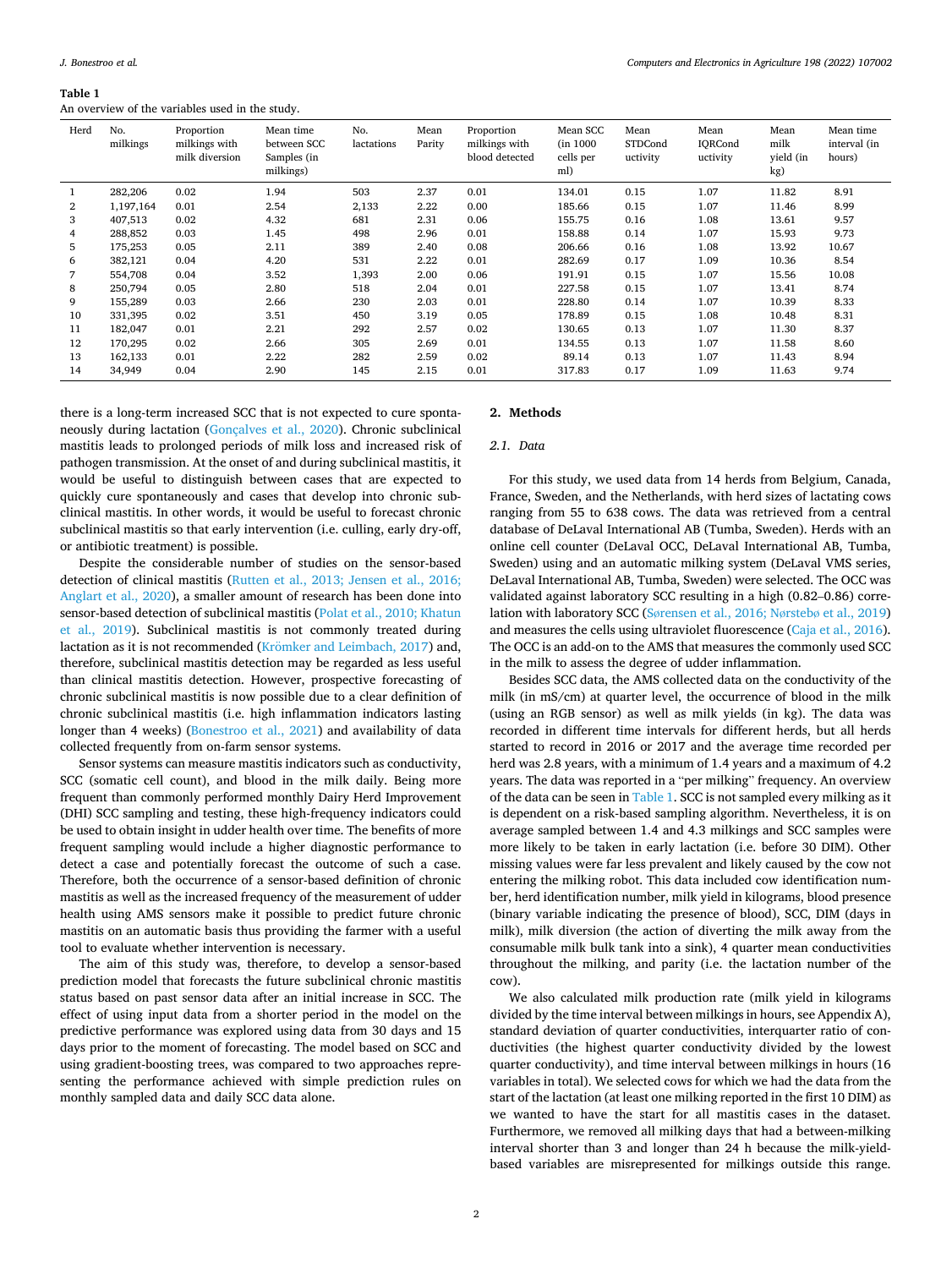<span id="page-2-0"></span>

**Fig. 1.** Examples of the prediction task that was performed by the forecasting model where the future chronic mastitis label is created by determining whether the rolling 20-day mean of daily mean SCC decreased below 200,000 SCC/ml (0 = not chronic mastitis) or not (1 = chronic mastitis) at least once in the period from the prediction day to 50 days post the prediction day.

The combination of both steps removed a substantial share of cases with SCC equal or higher than 200,000/ml (222,607 to 148,172 high SCC observations).

# *2.2. Training and validation datasets*

To create a training and a validation dataset, we randomly divided the herds in our dataset. Half of the herds were selected for the training set and the other half of the herds entered the validation set. Validation herds were identified as herd 1 to 7 beforehand while herds 8 to 14 were designated as training herds. The data from all the training herds were used to fit a prediction model all at once (i.e., the model was trained once using data from all herds), and data from the validation herds were used to test the model's performance.

# *2.3. Data pre-processing*

All data processing and case prediction was performed in in Python 3.7. The data (i.e., milk yield, interquarter ratio of conductivity) from each milking per day was aggregated to a daily frequency using the mean, minimum, maximum, and standard deviation functions. These aggregated variables are the features used in the model. After the aggregation to a daily frequency, the daily mean, maximum, and standard deviation of quarter-level conductivity values (e.g., daily mean conductivity of the left-rear quarter) were aggregated to cow-level features. This aggregation was performed by calculating the mean over daily mean quarter conductivity values and the maximum over daily maximum quarter conductivity values. In addition, we also calculated the standard deviation over daily standard deviations of quarter conductivity values and the standard deviation over daily maximum quarter conductivity values. A description of the aggregated variables or features in the dataset with their calculation is given in Appendix A. All features had to be on cow level as we forecast chronic mastitis on cow level. The remaining quarter-level conductivity features were not included as input in the forecasting models as they were not reported on cow level. The daily maximum of SCC was transformed with the natural logarithm and defined as LnSCC. This was done as this feature was used to define the recovery.

# *2.4. Case definition*

A prediction day (i.e., a day on which a prediction of a future state was made) was defined as a day in the lactation with at least a LnSCC higher than or equal to Ln(200) [\(International Dairy Federation, 2013\)](#page-8-0) or having an LnSCC of such a level on 1 of the 4 days prior to the day. This would retain a prediction day when a SCC measurement was not done on the specific day but a mastitis case was ongoing. It is essential to mention that one mastitis case can have multiple prediction days as for each day of the episode, a forecast is performed. It would allow the farmer to monitor and get a forecast during an ongoing episode. For each day on which the future chronic mastitis status was forecasted, we used the data 30 days before the prediction day as input. Referring back to Appendix A, the feature values of each day during the last 30 days (e.g., MaxIQRConductivity on the 16th day before the prediction day) could be used by the forecasting method. Moreover, to derive the future chronic mastitis status for each prediction day, 50 days of data after the prediction day were needed (Fig. 1). Consequently, each day during lactation with 30 preceding and 50 successive days of data could be a prediction day, given that it had a recent increase in LnSCC equal to or above the 200,000 SCC/ml threshold. The need of preceding and successive data reduced the number of prediction days with SCC equal or higher than 200,000 SCC/ml from 148,172 to 93,383 prediction days with high SCC on day 0 (and increased it to 218,851 prediction days when prediction days with 200,000 SCC/ml during the previous 4 days were included).

#### *2.5. Labelling of chronic mastitis cases*

Filtering was used to determine a structural decrease in LnSCC below Ln(200) 1000 cells/ml (5.298 LnSCC). The future chronic mastitis status on a prediction day was labeled as not chronic if the rolling 20-day mean SCC decreased below  $Ln(200)$  1000 cells/ml (0 = not chronic mastitis) at least once in the period from the prediction day to 50 days post the prediction day. The natural logarithm of SCC was used instead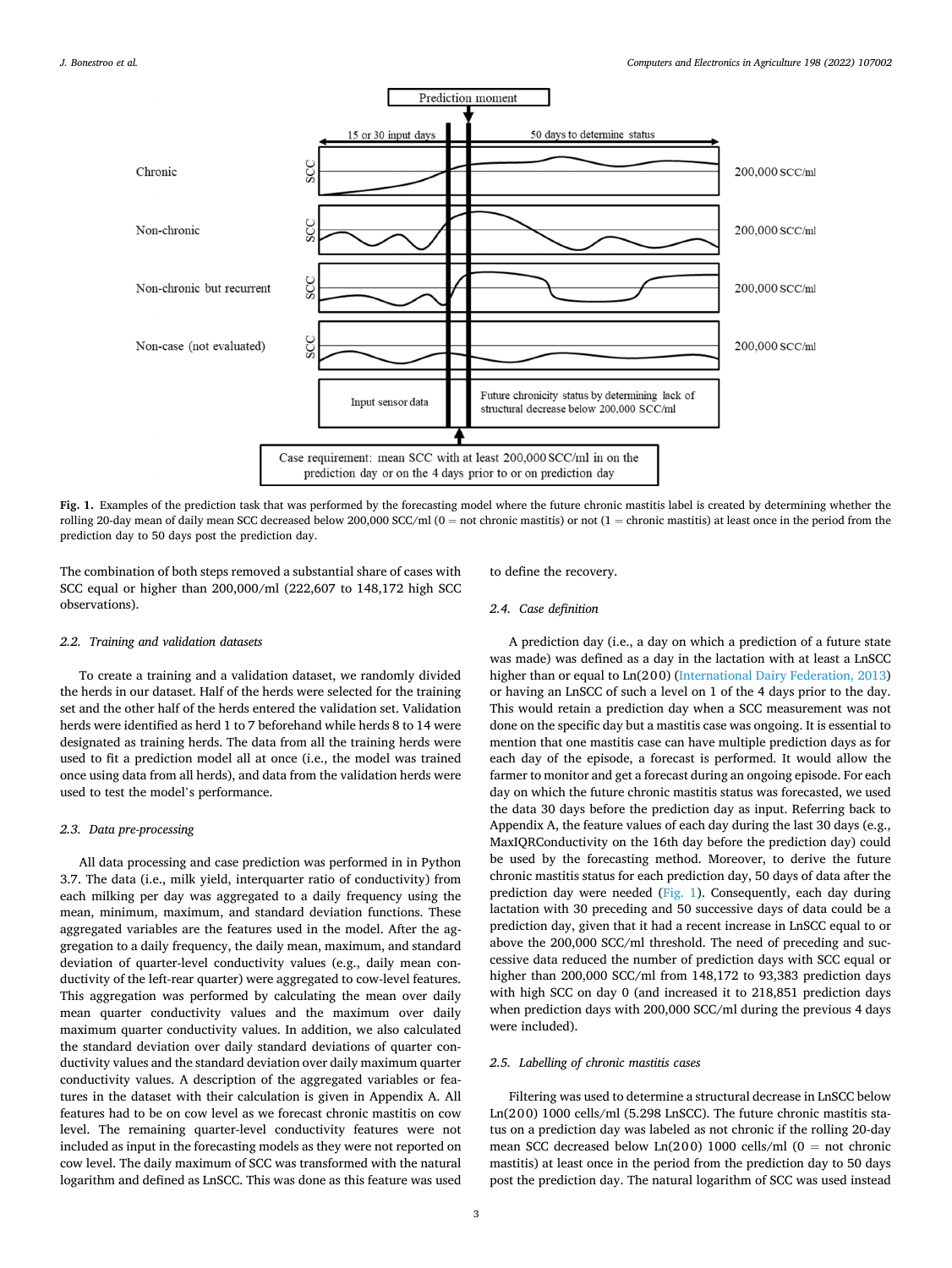#### <span id="page-3-0"></span>**Table 2**

Herd descriptive statistics in terms of the number of cow lactations, the number of observations per input period.

| Herd | Herd type  | Cow<br>lactations<br>for 30-day<br>input<br>dataset | Prediction<br>days for 30-<br>day input<br>dataset | Cow<br>lactation<br>for 15-day<br>input<br>dataset | Prediction<br>days for 15-<br>day input<br>dataset |
|------|------------|-----------------------------------------------------|----------------------------------------------------|----------------------------------------------------|----------------------------------------------------|
| 1.   | Validation | 261                                                 | 14,806                                             | 270                                                | 15,881                                             |
| 2.   | Validation | 277                                                 | 25,244                                             | 289                                                | 27,057                                             |
| 3.   | Validation | 214                                                 | 14,976                                             | 228                                                | 16,586                                             |
| 4.   | Validation | 573                                                 | 26,963                                             | 624                                                | 30,610                                             |
| 5.   | Validation | 137                                                 | 9,204                                              | 142                                                | 9,997                                              |
| 6.   | Validation | 135                                                 | 9,842                                              | 146                                                | 10,869                                             |
| 7.   | Validation | 140                                                 | 8,898                                              | 144                                                | 9,472                                              |
| 8.   | Training   | 371                                                 | 22,907                                             | 413                                                | 24,953                                             |
| 9.   | Training   | 341                                                 | 13,430                                             | 360                                                | 14,774                                             |
| 10.  | Training   | 297                                                 | 30,105                                             | 308                                                | 32,555                                             |
| 11.  | Training   | 217                                                 | 12,047                                             | 237                                                | 13,523                                             |
| 12.  | Training   | 201                                                 | 19,485                                             | 207                                                | 20,621                                             |
| 13.  | Training   | 157                                                 | 10,046                                             | 165                                                | 11,028                                             |
| 14.  | Training   | 36                                                  | 898                                                | 46                                                 | 1,254                                              |

of the untransformed SCC to make the recovery definition less sensitive to outliers and skewness. It was labeled chronic if no structural decrease occurred  $(1 =$  chronic mastitis). In other words, the label indicates whether the cow would recover  $(=0)$  or turn chronic  $(=1)$ . When the SCC is consistently above Ln(200) 1000 cells/ml across the whole 50 day period in the future, it is chronic (the top example in [Fig. 1\)](#page-2-0), and when the SCC decreases structurally below Ln(200) 1000 cells/ml in the 50 days after a prediction day, it is not chronic (the second example from the top in [Fig. 1\)](#page-2-0). If a cow had an increase of SCC after a structural decrease in SCC, the cow was regarded as not chronic (the third example in [Fig. 1\)](#page-2-0). In these cases, it was impossible to determine whether the new increase in SCC was part of the initial episode or the start of a new episode. The 20-day rolling window was chosen to ensure that a case recovered long-term and not just for a few days. The 50 days post prediction day were chosen based on the approximate chronic cut-off of Bonestroo et al. (2020) of 4 weeks or approximately 30 days plus the rolling 20-day window (20 + 30 = 50 days). Because SCC is sampled using a risk-based sampling strategy in the OCC, SCC was not sampled every day. As such, we required at least 10 SCC measurements in the rolling 20-day window to calculate the rolling mean. If no rolling mean could be calculated at all, future chronic mastitis could not be determined, and the prediction day was discarded. In total over both the training and validation datasets, 56,817 (33,251 and 23,566 in the training and validation datasets) prediction days of the 218,851 (108,918 and 109,933 in the training and validation datasets) prediction days were identified as chronic, while 162,034 (75,667 and 86,367 in the training and validation datasets) were identified as not chronic prediction days.

# *2.6. Different input periods*

Besides the default 30-day input period, we also pre-processed the data for a 15-day input period to evaluate the effect of different input periods on the forecasting performance. A shorter input period would allow to forecast chronic mastitis earlier in lactation and with less information. These different pre-processing steps resulted in 59,541 chronic mastitis cases and 107,702 healthy cases using a 30-day input period and 63,362 chronic mastitis cases and 118,808 healthy cases using a 15-day input period. A longer input period results in fewer cases to be forecasted as it requires more days with measured sensor data. Table 2 shows the number of cow lactations and prediction days per herd for both input period categories.

# **Table 3**

|                                                            |  |  |  | The hyperparameter space that is explored in the random hyperparameter |
|------------------------------------------------------------|--|--|--|------------------------------------------------------------------------|
| optimization by using 100 combinations of hyperparameters. |  |  |  |                                                                        |

| Hyperparameter                                 | Distribution               |
|------------------------------------------------|----------------------------|
| Learning rate                                  | Log uniform $(0.01-1.0)$   |
| Minimum child weight                           | Uniform $(1-20)$           |
| Maximum depth of each tree                     | Uniform $(1-15)$           |
| Fraction of variables considered for each tree | Uniform $(0.01-1.0)$       |
| Gamma                                          | Log uniform $(0.001, 0.5)$ |
| The number of trees                            | Uniform(50-200)            |

#### *2.7. Gradient-boosting classification trees*

We used the gradient-boosting trees algorithm as implemented in XGBoost [\(Chen and Guestrin, 2016\)](#page-8-0) to create a prediction model that forecasts whether the cow would recover  $(=0)$  or turn chronic  $(=1)$ , using all features in Appendix A for every input day (from the day of prediction to 29 days before the prediction). We chose gradient-boosting trees as it can deal with missing values, which can be frequent ([Hogeveen et al., 2010\)](#page-8-0). In addition, past work on clinical mastitis detection with boosting and bagged trees showed reasonable results ([Kamphuis et al., 2010b; Kamphuis et al., 2010a\)](#page-8-0) using similar sensor data. Essentially gradient-boosting trees [\(Friedman, 2001](#page-8-0)) use boosting with decision trees. In boosting, a combination of decision trees is made by sequentially building several decision trees from the data to minimize the classification error. In short, a first decision tree is fitted on the training data and a classification error is computed using the loss function (log loss function in our case). To minimize the classification error, the second decision tree uses the residual classification error of the first decision tree, and the third decision tree uses the residuals of the second decision tree, and so forth until the upper limit of the number of trees is reached. Each tree will give a prediction on a log(odds) scale. The final prediction of the model is the sum of the predictions of each decision tree multiplied by a pre-defined learning rate. Lastly, the final prediction in log(odds) is transformed to a prediction in probability by using a logit link function. Sequentially using the residual allows later decision trees to compensate for errors of the earlier decision trees. To address the class imbalance between the number of chronic cases and healthy cases, we set the positive class weight (scale\_pos\_weight in the [Chen and Guestrin \(2016\)\)](#page-8-0) to be equal to the ratio between the positive and the negative samples (i.e., chronic and not chronic cases) in the training dataset  $(33,251/75,667)$  (see Labelling of chronic cases) =  $0.439$ in the 30-day input period dataset and 0.427 in the 15-day input period dataset).

#### *2.8. Hyperparameter optimization*

Gradient-boosting trees have several hyperparameters (or settings) that can be optimized. An explanation of the specific hyperparameters can be found in [Chen and Guestrin \(2016\).](#page-8-0) These hyperparameters cannot be directly estimated by the data as they have to be set before the learning process (i.e. the number of trees in a gradient-boosting trees classification model has to be set beforehand) and therefore require hyperparameter optimization. To determine the optimal hyperparameter set, we sampled 100 hyperparameter combinations from the distributions in Table 3. We used seven-fold random search crossvalidation in the programming library scikit-learn ([Pedregosa et al.,](#page-8-0)  [2011\)](#page-8-0) to choose the hyperparameter combination.

In short, we separated the training dataset into seven folds based on the herd identification to ensure that every herd occupied one-fold. This separation was done to ensure that the herd-specific performance mimics the situation where the model is used in a new herd ([Hogeveen](#page-8-0)  [et al., 2010](#page-8-0)) and it gives equal weight to each herd when determining the optimal hyperparameter combination as the average prediction performance is taken over all herd-specific AUC (see below) to calculate the final prediction score for a specific hyperparameter combination.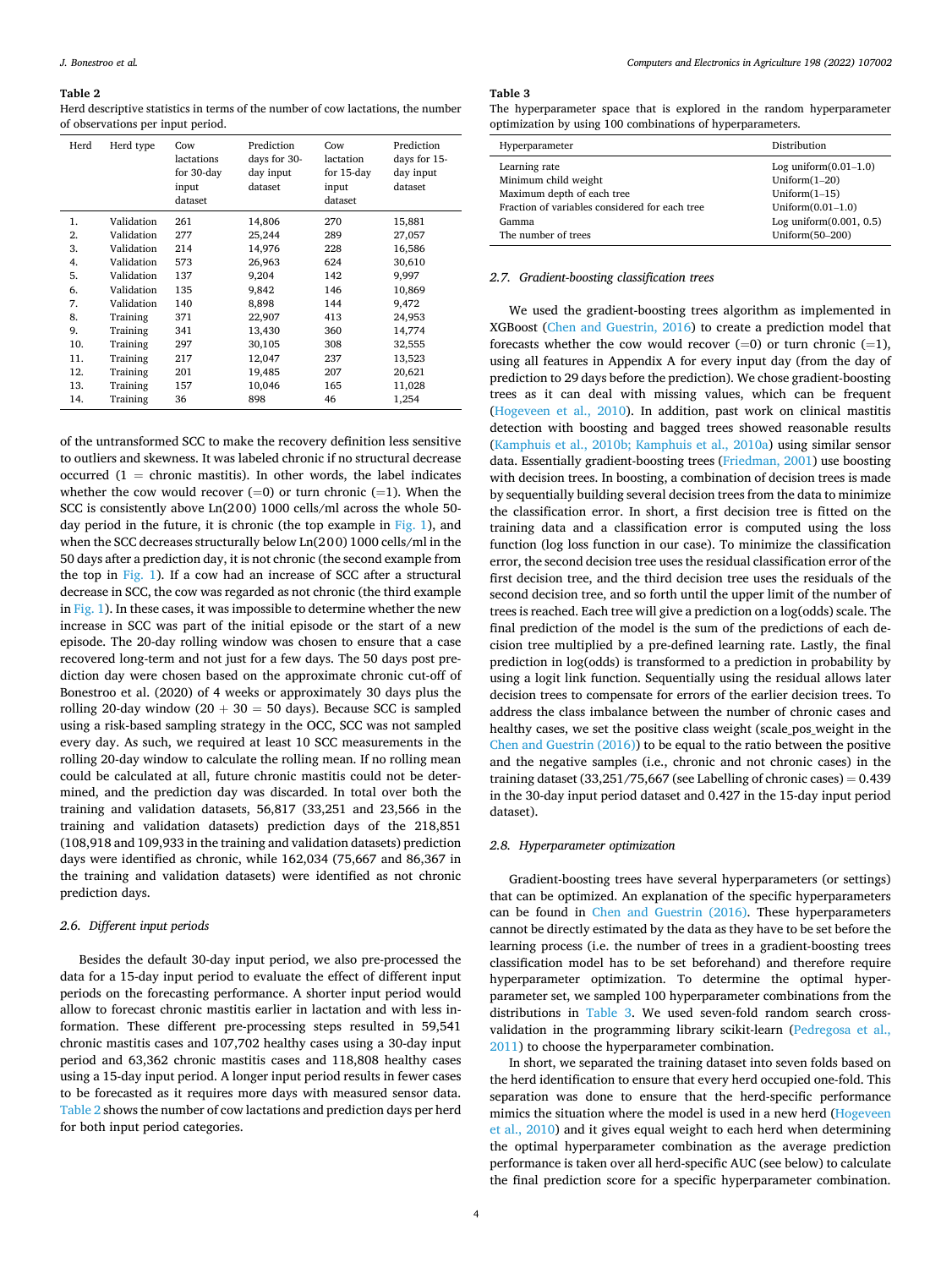#### <span id="page-4-0"></span>**Table 4**

The sensitivity, specificity, Matthew's correlation coefficient, accuracy, and Area under Curve (AUC) of the model predictions and the frequent and monthly sampling approaches over 7 validation herds using 30 days prior to the point of prediction as input.

| Herd                       | Sensitivity | Specificity | Matthew's correlation coefficient | Accuracy | <b>AUC</b> |
|----------------------------|-------------|-------------|-----------------------------------|----------|------------|
| Model                      |             |             |                                   |          |            |
| Herd 1                     | 0.949       | 0.891       | 0.777                             | 0.905    | 0.968      |
| Herd 2                     | 0.950       | 0.847       | 0.725                             | 0.873    | 0.953      |
| Herd 3                     | 0.968       | 0.815       | 0.636                             | 0.842    | 0.947      |
| Herd 4                     | 0.943       | 0.863       | 0.722                             | 0.881    | 0.959      |
| Herd 5                     | 0.946       | 0.852       | 0.758                             | 0.882    | 0.963      |
| Herd 6                     | 0.962       | 0.900       | 0.727                             | 0.909    | 0.971      |
| Herd 7                     | 0.986       | 0.917       | 0.638                             | 0.922    | 0.985      |
| All herds                  | 0.958       | 0.869       | 0.712                             | 0.888    | 0.964      |
| Frequent sampling approach |             |             |                                   |          |            |
| Herd 1                     | 0.894       | 0.873       | 0.710                             | 0.878    | 0.946      |
| Herd 2                     | 0.901       | 0.809       | 0.639                             | 0.832    | 0.929      |
| Herd 3                     | 0.965       | 0.728       | 0.538                             | 0.769    | 0.930      |
| Herd 4                     | 0.820       | 0.850       | 0.609                             | 0.843    | 0.913      |
| Herd 5                     | 0.916       | 0.773       | 0.645                             | 0.818    | 0.934      |
| Herd 6                     | 0.948       | 0.849       | 0.635                             | 0.863    | 0.962      |
| Herd 7                     | 0.904       | 0.935       | 0.635                             | 0.933    | 0.974      |
| All herds                  | 0.907       | 0.831       | 0.630                             | 0.848    | 0.941      |
| Monthly sampling approach  |             |             |                                   |          |            |
| Herd 1                     | 0.568       | 0.949       | 0.581                             | 0.856    |            |
| Herd 2                     | 0.520       | 0.928       | 0.502                             | 0.825    |            |
| Herd 3                     | 0.615       | 0.883       | 0.470                             | 0.837    |            |
| Herd 4                     | 0.607       | 0.928       | 0.565                             | 0.856    |            |
| Herd 5                     | 0.692       | 0.904       | 0.615                             | 0.837    |            |
| Herd 6                     | 0.614       | 0.944       | 0.572                             | 0.896    |            |
| Herd 7                     | 0.574       | 0.974       | 0.561                             | 0.948    |            |
| All herds                  | 0.599       | 0.930       | 0.552                             | 0.865    |            |

Next, 6 folds of data were used to train a gradient-boosting trees model with a specific set of hyperparameters that was randomly sampled from the distributions of the hyperparameter described in [Table 3](#page-3-0) (e.g., 0.02 learning rate, 5 minimum child weight, 2 maximum depth of each tree, 0.1 fraction of variables considered for each tree, 0.4 gamma, 75 number of trees). It could be any value as described by the distributions with a likelihood that is dependent on the type of distribution. To gather one hyperparameter combination, every hyperparameter distribution is sampled once. In total 100 hyperparameter combinations are sampled. This random search procedure has been proven to work well relative to a grid search [\(Bergstra and Bengio, 2012\)](#page-8-0).

Subsequently, sample predictions in the form of prediction probabilities were made, using the unused fold as a test fold. These probabilities were compared with the label (i.e., whether the case was going to be chronic or not in the future) using the area under the curve (**AUC**) metric. The AUC was implemented using the roc\_auc\_score function in scikit-learn ([Pedregosa et al., 2011\)](#page-8-0). The roc auc score function calculates the area under the receiver operating characteristic (**ROC**) curve. This procedure was repeated seven times, with each fold being the test fold once for every hyperparameter combination. The average AUC over the test folds was the final score of the hyperparameter combination.

The above procedure was done for 100 randomly sampled hyperparameter combinations. We chose the optimal hyperparameter combination where the model maximized the average AUC. This procedure was solely done to attain the optimal hyperparameter set on the training dataset. We trained a model with the optimal hyperparameters using all the training data from the training herds. This model was subsequently validated using data from the validation dataset. This resulted in the following hyperparameters for the model with 30 input days: 0.0544413 learning rate, 4 minimum child weight, 9 maximum depth of each tree, 0.2383 fraction of variables considered for each tree, 0.441697 gamma, and 142 number of trees. For the 15 input days model it resulted in 0.0606968 learning rate, 1 minimum child weight, 14 maximum depth of each tree, 0.488618 fraction of variables considered for each tree, 0.0315182 gamma and 135 number of trees.

# *2.9. Validation*

The predictions of the model take the form of class probabilities. The predictions and the labels in the validation dataset were compared using the AUC, Matthew's correlation coefficient (MCC), accuracy, sensitivity, and specificity per herd. Accuracy, sensitivity, specificity, and MCC (Eq. (1), 2, 3, 4) were calculated for predicted future chronic mastitis statuses that were created using a threshold on the predicted probability that maximizes Youden's index (sensitivity + specificity  $-1$ ) per herd, weighting false positives and false negatives equally for each herd. Youden's index was estimated per herd by repeatedly calculating the sensitivity and specificity of all possible probability thresholds.

$$
MCC = \frac{tp \times tn - fp \times fn}{\sqrt{(tp + fp)(tp + fn)(tn + fp)(tn + fn)}}\tag{1}
$$

$$
Accuracy = \frac{tp + tn}{tp + tn + fp + fn}
$$
 (2)

$$
Sensitivity = \frac{tp}{tp + fn}
$$
 (3)

$$
Specificity = \frac{tn}{tn + fp} \tag{4}
$$

where tp is the number of true positives, tn is the number of true negatives, fp is the number of false positives, and fn is the number of false negatives. AUC was estimated as indicated in the hyperparameter optimization section.

The predictive performance of the gradient-boosting trees classifier was compared to that of two default approaches or simple prediction rules, the monthly sampling approach (monthly sampling approach mimicking DHI sampling frequency, but using OCC data) and frequent sampling approach (using all OCC data available). These prediction rules were also applied on the same prediction days as the prediction model to get a chronic mastitis forecast based on SCC from the past 30 days.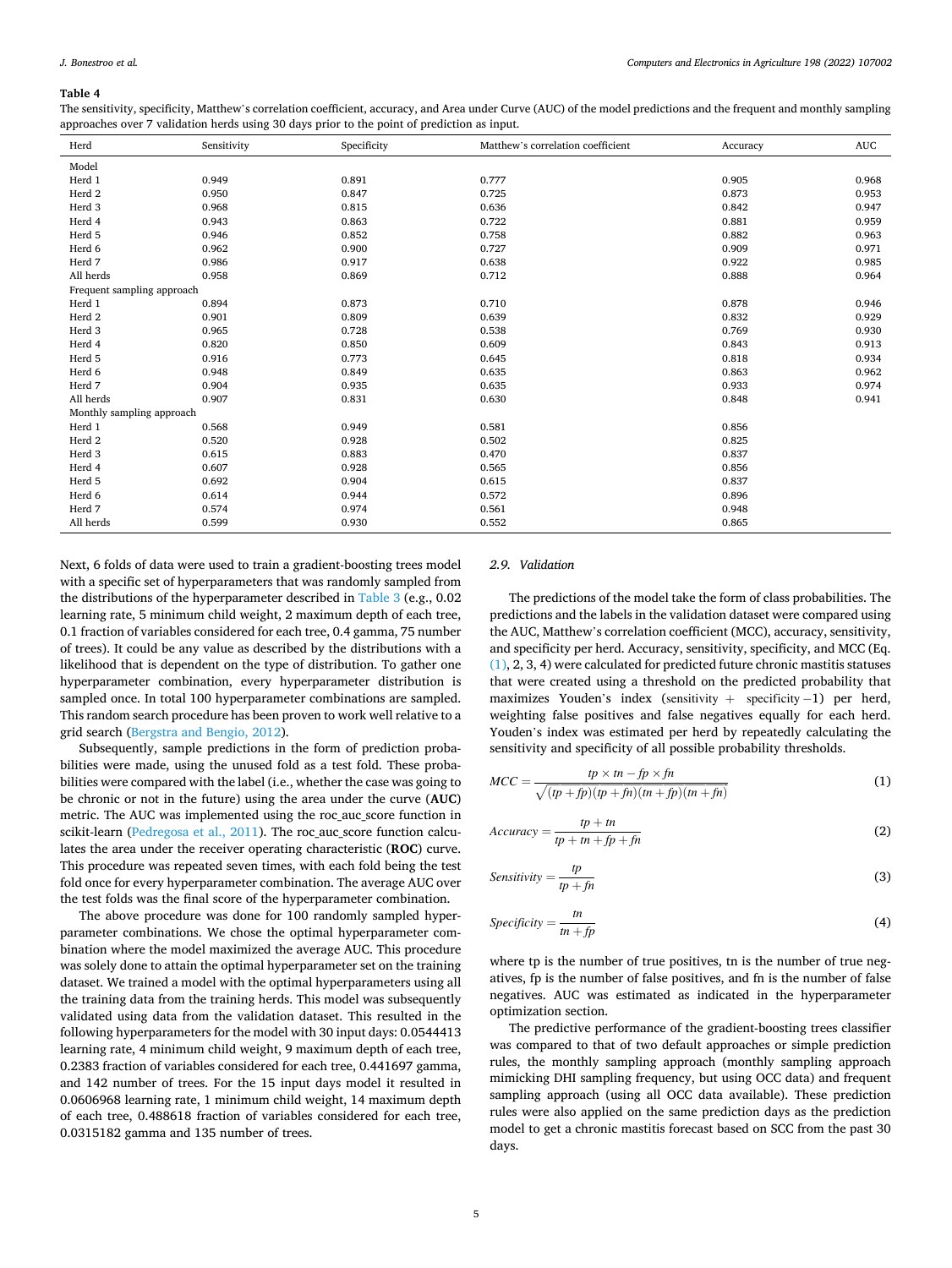#### *J. Bonestroo et al.*

#### **Table 5**

The sensitivity, specificity, Matthew's correlation coefficient, accuracy, and Area under Curve (AUC) of the model predictions, and the frequent approach over 7 validation herds using 15 days prior to the point of prediction as input. It was not possible to use the monthly sampling approach using the 15 day input.

| Herd                       | Sensitivity | Specificity | Matthew's correlation coefficient | Accuracy | <b>AUC</b> |
|----------------------------|-------------|-------------|-----------------------------------|----------|------------|
| Model                      |             |             |                                   |          |            |
| Herd 1                     | 0.961       | 0.867       | 0.750                             | 0.890    | 0.964      |
| Herd 2                     | 0.947       | 0.837       | 0.705                             | 0.864    | 0.950      |
| Herd 3                     | 0.944       | 0.816       | 0.614                             | 0.837    | 0.934      |
| Herd 4                     | 0.952       | 0.837       | 0.689                             | 0.862    | 0.955      |
| Herd 5                     | 0.932       | 0.855       | 0.745                             | 0.879    | 0.957      |
| Herd 6                     | 0.948       | 0.883       | 0.684                             | 0.892    | 0.962      |
| Herd 7                     | 0.981       | 0.900       | 0.597                             | 0.905    | 0.981      |
| All herds                  | 0.952       | 0.856       | 0.684                             | 0.875    | 0.958      |
|                            |             |             |                                   |          |            |
|                            |             |             |                                   |          |            |
| Frequent sampling approach |             |             |                                   |          |            |
| Herd 1                     | 0.902       | 0.874       | 0.713                             | 0.880    | 0.946      |
| Herd 2                     | 0.895       | 0.844       | 0.672                             | 0.856    | 0.935      |
| Herd 3                     | 0.938       | 0.760       | 0.545                             | 0.790    | 0.921      |
| Herd 4                     | 0.739       | 0.882       | 0.589                             | 0.851    | 0.899      |
| Herd 5                     | 0.912       | 0.800       | 0.665                             | 0.834    | 0.935      |
| Herd 6                     | 0.867       | 0.885       | 0.633                             | 0.883    | 0.946      |
| Herd 7                     | 0.879       | 0.938       | 0.632                             | 0.934    | 0.971      |
| All herds                  | 0.876       | 0.855       | 0.636                             | 0.861    | 0.936      |

- Monthly sampling approach: To mimic a monthly sampling frequency, the default approach used 2 SCC measurements in the preceding 30 days. This approach predicted future chronic mastitis to be present when the SCC was higher than 200,000 SCC/ml in the SCC sample before but closest in time to the prediction day (see  $Fig. 1)$ and the SCC sample furthest away in the preceding 30 days relative to the prediction day. If both SCC samples were equal to or higher than 200,000 SCC/ml, the prediction rule predicted chronic mastitis. Otherwise, no chronic mastitis was predicted. The monthly sampling approach mimics a situation where farmers use monthly SCC data of the previous month that is compared to the current month to determine chronic mastitis.
- Frequent sampling approach, this approach predicted future chronic mastitis when the number of days with 200,000 SCC/ml or higher prior to the prediction day was equal to or more than 13 days in the 30-day input period category (7 days in the 15-day input period category). Otherwise, no chronic mastitis was predicted. This threshold on the number of days was chosen to maximize Youden's index to forecast the future chronic mastitis status.

Comparing different approaches based on different metrics allowed us to determine whether the increase in predictive performance was due to more complex models or more frequent SCC samples. The AUC could not be computed for the monthly sampling approach as this approach results in a class prediction and not a continuous value. The differences in AUC, MCC, and accuracy between the model predictions and the default approaches were tested using Bonferroni-Holm-corrected paired t-tests on herd-specific performance measures (for 8 tests). Accuracy, MCC, and AUC were selected for the statistical tests. This decision was made as they take all classified cases into account, while specificity (no tp or fn) and sensitivity (no tn or fp) do not.

# **3. Results**

#### *3.1. Using the previous 30 days as input to predict future chronic mastitis*

A chronic mastitis forecasting model was trained and validated. Given automatically collected sensor data, it would allow the farmer to gain insight into the probable end of a case and to use sensor data to this end in a structural manner. [Table 4](#page-4-0) presents the sensitivity, specificity, MCC, accuracy, and AUC of the model predictions, frequent sampling approach, and monthly sampling approach. Overall, all performance measures varied slightly between the different validation herds.

Nevertheless, the chronic mastitis prediction model outperformed the two approaches on all farms for almost all performance indicators. It can forecast chronic cases more accurately on almost all performance measures. More specifically, on accuracy (chronic mastitis prediction model: 0.888, frequent sampling approach: 0.848, and monthly sampling approach: 0.865), MCC (chronic mastitis prediction model: 0.712, frequent sampling approach: 0.630, and monthly sampling approach: 0.552), and AUC metrics (chronic mastitis prediction model: 0.964 and frequent sampling approach: 0.941) using 30 days of sensor data prior to the day of prediction. Using Bonferroni-Holm corrected paired t-tests, the differences between approaches and the model predictions were significant for AUC, accuracy, and MCC (P *<* 0.05) but not for accuracy (P *>*0.05) when compared to the monthly sampling approach . The chronic mastitis prediction model also outperformed in terms of sensitivity (chronic mastitis prediction model: 0.958, frequent sampling approach: 0.907, and monthly sampling approach: 0.599) but the monthly sampling approach outperformed the other methods on specificity (chronic mastitis prediction model: 0.869, frequent sampling approach: 0.831, and monthly sampling approach: 0.930).

# **4. Using the previous 15 days as input to predict future chronic mastitis**

Table 5 provides the sensitivity, specificity, accuracy, MCC, and AUC of the model predictions and frequent sampling approach. In this case, the monthly sampling approach could not be applied, as it requires at least 30 input days as it mimicked monthly DHI tests. In this case, the model outperformed the approach in sensitivity, MCC, accuracy and AUC but not in specificity. More specifically, the 15-day model outperformed the approach on all farms using the accuracy (prediction model: 0.875 and frequent sampling approach: 0.861), MCC (prediction model: 0.684 and frequent sampling approach: 0.636), and AUC metrics (prediction model: 0.958 and frequent sampling approach: 0.936). Using Bonferroni-Holm corrected paired t-tests, the differences between approaches and the model predictions were significant for AUC (P *<* 0.05), but not for MCC or accuracy (P *>* 0.05). Comparing the result with differing input periods, there does not seem to be a major difference between them. The decrease in performance, due to decreasing the input period from 30 days to 15 days, was limited.

# **5. Discussion**

This is the first study that uses on-farm sensor data to predict future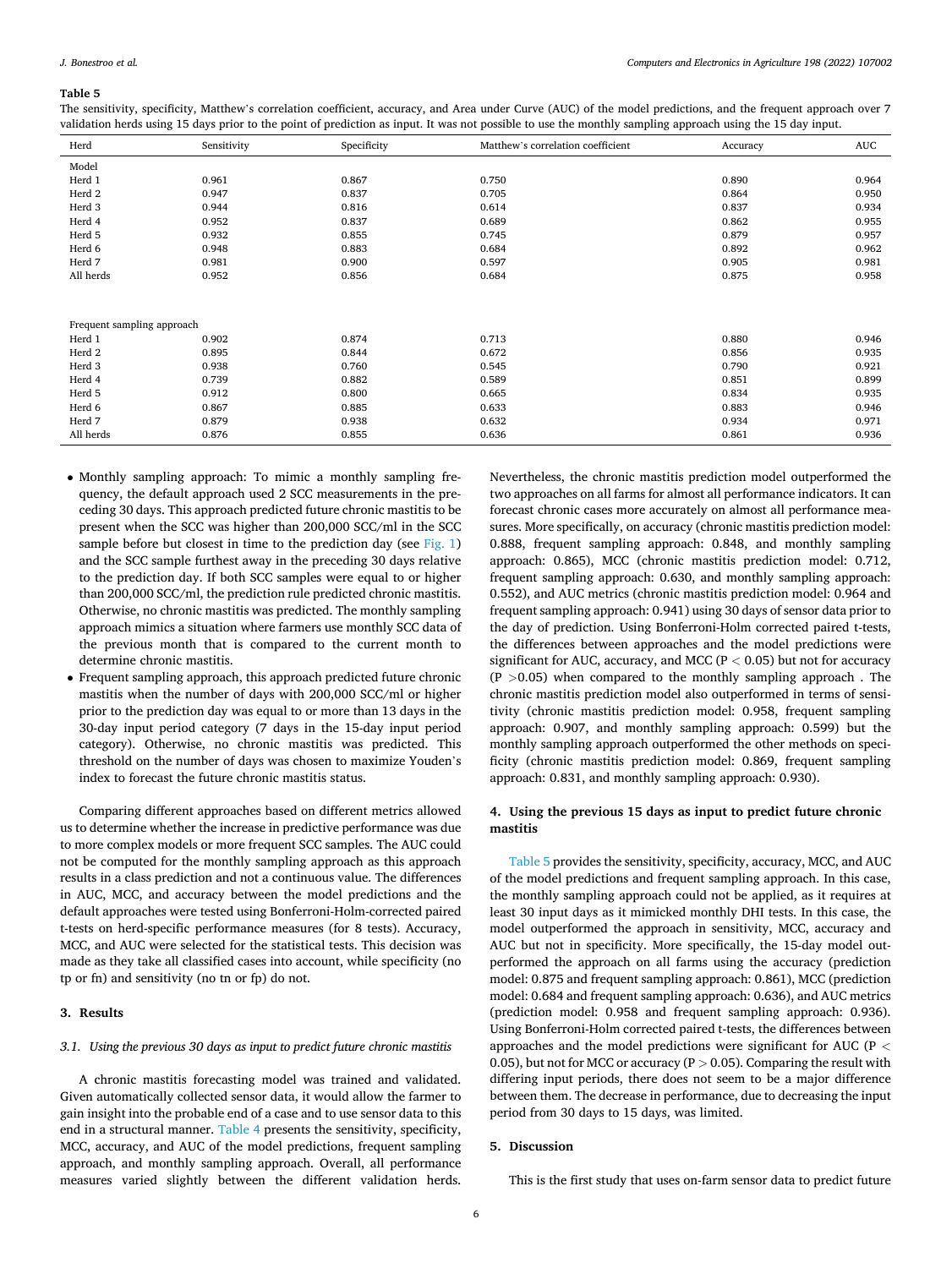chronic mastitis. We developed a prediction model and compared the performance to the monthly sampling approach and the frequent sampling approach. The significantly higher performance of the model compared to the performance of the approaches showed the potential value of future chronic mastitis prediction based on sensor data. The results show that this model would have value for farmers in forecasting chronicity because the approaches emulate how sensor data would be used without a sophisticated prediction model. This point is strengthened by the fact that farmers may not need to invest in extra sensor technology to gather these forecasts. Limited research has been published on future chronic mastitis forecasting. [Bartel et al. \(2019\)](#page-8-0) created two chronic mastitis prediction models for healthy cows and unhealthy cows, respectively, using non-sensor DHI data and generalized additive models. They reported an AUC of 0.779 and 0.868 for the unhealthy cows and the healthy cow models, respectively. Although we built only one model to classify healthy and chronic cows, our reported AUC was larger. Nevertheless, these studies cannot directly be compared as they used a different future chronic mastitis definition using diverse types of data.

To keep the comparison between approaches fair, we have chosen an equal weighting between misclassification types by optimizing Youden's index. Preferring specificity to sensitivity would not result be a fair comparison to the monthly sampling approach. The consequences of misclassification differ between false positives and false negatives in the chronic mastitis forecasting. Chronic cases classified as not chronic have more time in the herd while more data is gathered that could lead to a correct prediction in the end, but this cow may infect other cows in this period. On the other side, a misclassification of a not chronic case as a chronic case leads to culling which can be costly. In that case, the farmer incurs unnecessary culling costs and unnecessary culling will likely lead to an unnecessary loss of life. One may argue that unnecessary culling is more costly than keeping a chronic cow in the herd for a longer period or vice versa and make the prediction algorithm cost sensitive to either class. However, our primary aim was to compare the model to the approaches and the monthly sampling approach does not allow us to adapt it and make it cost-sensitive apart from changing the prediction rule itself (e.g., from using the last 2 SCC measurements to the last 3 SCC measurements).

Several limitations constrained the study and its results. We based our future chronic mastitis definition on a long-term increased SCC without a period where SCC was below 200,000 cells/ml. Chronic mastitis itself is not well-defined in the literature. As SCC is a primary indicator for inflammation [\(International Dairy Federation, 2011\)](#page-8-0) and DHI SCC has been used to indicate chronic mastitis in the past ([St. Rose](#page-8-0)  [et al., 2003](#page-8-0)), we would argue that using SCC to operationalize chronic mastitis fits well. However, one could also have used conductivity to define chronic mastitis, but the conductivity thresholds of healthy versus sick cows are less well defined and accepted than SCC ([Smith et al.,](#page-8-0)  [2001; International Dairy Federation, 2013](#page-8-0)), although work has been done to find thresholds for conductivity ([Khatun et al., 2017\)](#page-8-0). For the label, we recorded 50 days of SCC measurements after the day of prediction and determined whether, within the 50 days, there was a 20-day period where the mean SCC was lower than 200,000 SCC/ml. Another limitation was that we required more than 10 non-missing observations in the calculation of a rolling mean. Whether a value is missing may also be dependent on the sampling frequency. The sampling frequency is based on the mastitis risk assessment on the OCC sampling algorithm. This may cause structural missing values as it depends on the decision of the sampling algorithm and may bias the labels to be definable when the cow is indeed chronic and indefinable when a cow is not. Furthermore, it should be emphasized that the limitations do not make the model invalid from a practical perspective as farmers would detect chronic cases that they would not have detected (or detected later) without any additional cost.

We have made several choices concerning the model choice as well as in training the model. In the hyperparameter optimization, we used random search in combination with herd-based cross-validation, and gradient-boosting trees on the training dataset. We used gradientboosting trees as it tended to work well with tabular AMS sensor data ([Kamphuis et al., 2010b\)](#page-8-0) and natively supports missing values. Other models might perform better than gradient-boosting trees, but the aim of this study was to investigate the possibility of developing a future chronic mastitis prediction model and not to find the best performing model. In hyperparameter optimization, we could not do an exhaustive search for hyperparameters but the results in this paper still show the added value of a future chronic mastitis prediction model. We also used a herd-based split between training and validation datasets to avoid that the model learned herd-specific characteristics that might increase the predictive performance. This was done to mimic the performance of the algorithm when it is placed on a new farm. Different farm management strategies or pathogen populations might cause herd-specific associations. The performance of such a validated model might then be disappointing when the model is deployed on a new farm. Therefore, a more conservative herd-based cross-validation strategy should be preferred when testing on-farm detection or prediction models. However in a practical application, the current proposed model can be extended to be herd-specific by using part of the herd data to retrain the model partly (i. e., by applying transfer learning). Although interesting, this was outside the scope of this paper and hence was not performed.

We have trained the chronic mastitis prediction model using 15 and 30 days prior to the day of prediction as input. The predictive performance decreased when the number of input days decreased, however the differences were small (e.g. 0.964 to 0.958 herd-average AUC). This limited decrease in predictive performance with decreasing input period indicates that it might be possible to predict future chronic mastitis with only a small number of input days prior to the day of prediction. If a small number of input days are required, it becomes possible to predict future chronic mastitis early in lactation. Predicting chronic mastitis early in lactation is valuable as mastitis is most prevalent in early lactation [\(Nyman et al., 2007\)](#page-8-0) and predicting which case may turn into a chronic case, with or without treatment, would be useful in decision making. Future research could investigate future possibilities of early lactation chronic mastitis forecasting.

# **6. Conclusion**

We have developed a future chronic mastitis prediction model based on sensor data, which outperformed simple prediction rules that mimic current decision making based on monthly or more frequently sampled SCC data in predictive performance. Decreasing the input period from 30 to 15 days had only a limited effect on the predictive performance of the model. An accurate prediction of future chronic mastitis could indicate farmers of potentially chronic cows in the future, resulting in earlier and potentially more beneficial interventions such as treatment and more targeted culling. In the end, this supports sensor driven decision making towards less chronic cows.

# **CRediT authorship contribution statement**

**John Bonestroo:** Conceptualization, Methodology, Software, Formal analysis, Data curation, Visualization, Investigation, Validation, Writing – review & editing, Project administration. **Mariska van der Voort:** Conceptualization, Methodology, Software, Formal analysis, Data curation, Visualization, Investigation, Validation, Writing – review & editing, Project administration, Supervision. **Henk Hogeveen:**  Conceptualization, Methodology, Software, Formal analysis, Data curation, Visualization, Investigation, Validation, Writing – review & editing, Project administration, Funding acquisition, Supervision. **Ulf Emanuelson:** Conceptualization, Methodology, Software, Formal analysis, Data curation, Visualization, Investigation, Validation, Writing – review & editing, Project administration, Funding acquisition, Supervision. **Ilka Christine Klaas:** Conceptualization, Methodology,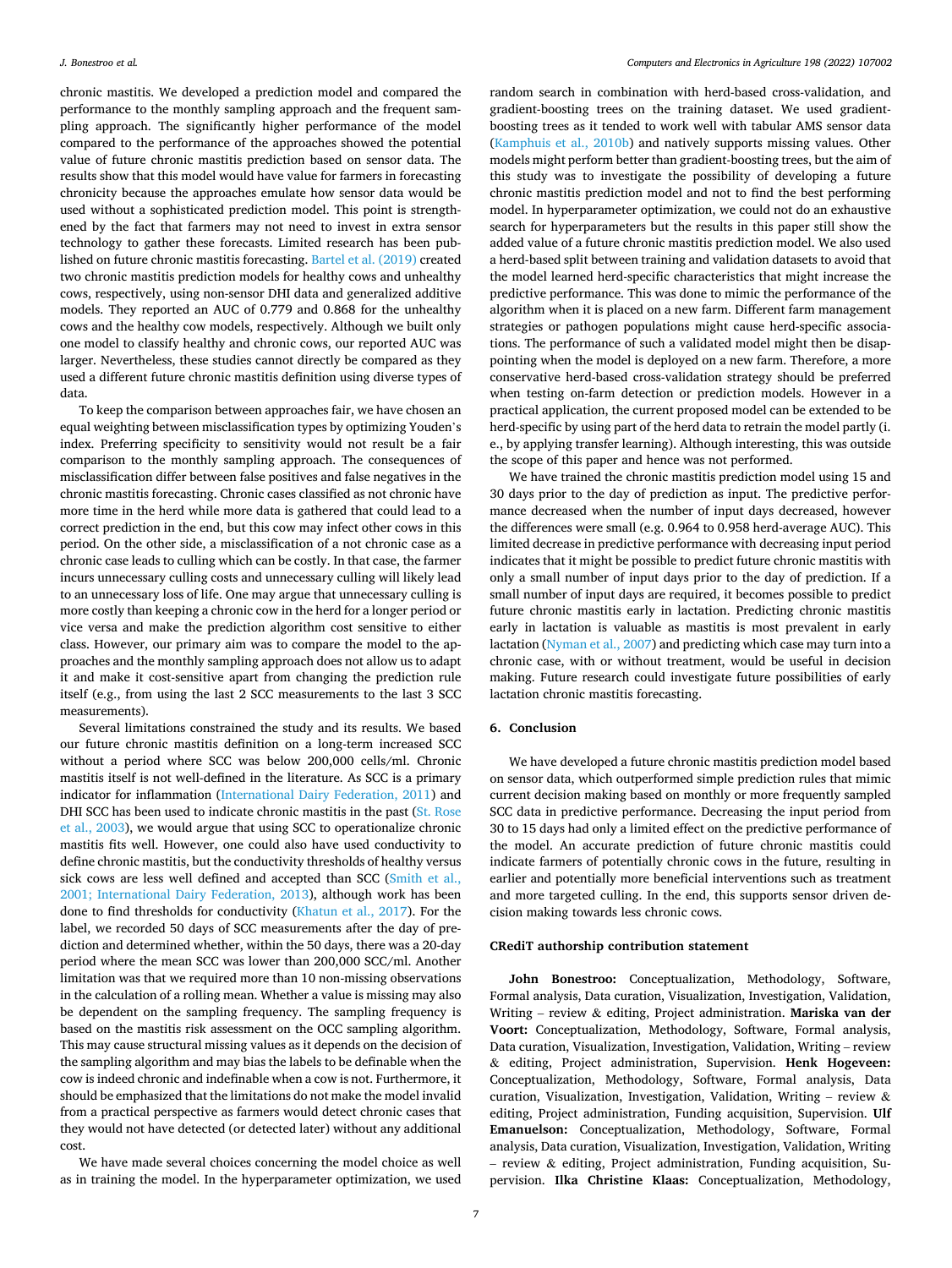#### <span id="page-7-0"></span>**Table A1**

Overview of the features and their definitions as used in the study.

**Table A1** (*continued* )

| Feature name        | Overview of the features and their definitions as used in the study.<br>Explanation                                                                |                 | Std.           | Feature              |
|---------------------|----------------------------------------------------------------------------------------------------------------------------------------------------|-----------------|----------------|----------------------|
|                     |                                                                                                                                                    | Day<br>mean     | dev.           |                      |
| DIM<br>MeanYield    | The DIM of the day.<br>The mean of the milk yields<br>from different milkings in kg                                                                | 149.19<br>13.30 | 103.37<br>4.40 | MeanM                |
| MaxYield            | on a day.<br>The maximum of the milk<br>yields in kg from different                                                                                | 15.33           | 4.98           | MaxMil               |
| MinYield            | milkings on a day.<br>The minimum of the milk<br>yields in kg from different                                                                       | 11.37           | 4.35           | MinMil               |
| STDYield            | milkings on a day.<br>The standard deviation of the<br>milk yields in kg from                                                                      | 2.40            | 1.84           | STDMil               |
| TotalYield          | different milkings on a day.<br>The sum of the milk yields in<br>kg from different milkings on                                                     | 34.54           | 12.24          | LnSCC                |
| MeanIQRConductivity | a day<br>The mean of the ratio<br>between the quarter with the                                                                                     | 1.08            | 0.08           | Mean <sub>S</sub>    |
|                     | highest conductivity and the<br>lowest conductivity for a<br>milking over all milkings in                                                          |                 |                | MaxSC<br>MinSCO      |
| MaxIQRConductivity  | mS/cm on a day.<br>The maximum of the ratio<br>between the quarter with the                                                                        | 1.10            | 0.10           | <b>STDSCO</b>        |
|                     | highest conductivity and the<br>lowest conductivity for a<br>milking in mS/cm over all                                                             |                 |                | MeanBl               |
| MinIQRConductivity  | milkings on a day.<br>The minimum of the ratio<br>between the quarter with the<br>highest conductivity and the<br>lowest conductivity for a        | 1.06            | 0.07           | MaxBlo               |
| STDIQRConductivity  | milking in mS/cm over all<br>milkings on a day.<br>The standard deviation of the<br>ratio between the quarter<br>with the highest conductivity     | 0.03            | 0.04           | MinBlo               |
|                     | and the lowest conductivity<br>for a milking in mS/cm over                                                                                         |                 |                | <b>STDBlo</b>        |
| MeanSTDConductivity | all milkings on a day.<br>The mean of the standard<br>deviation between the mean<br>conductivities in mS/cm<br>measured between the four           | 0.16            | 0.16           | Treatm               |
|                     | quarters of all milkings on a<br>certain day.                                                                                                      |                 |                | Parity               |
| MaxSTDConductivity  | The maximum of the<br>standard deviation between<br>the mean conductivities in                                                                     | 0.20            | 0.19           | MeanO                |
|                     | mS/cm measured between<br>the four quarters of all<br>milkings on a certain day.                                                                   |                 |                | MaxOv                |
| MinSTDConductivity  | The minimum of the standard<br>deviation between the mean<br>conductivities in mS/cm<br>measured between the four<br>quarters of all milkings on a | 0.12            | 0.14           | <b>STDOve</b>        |
| STDSTDConductivity  | certain day.<br>The standard deviation over<br>the standard deviation<br>between the mean                                                          | 0.05            | 0.07           | STDMa                |
|                     | conductivities measured in<br>mS/cm between the four<br>quarters of all milkings on a                                                              |                 |                | Softwar              |
| MeanTimeInterval    | certain day.<br>The mean time between                                                                                                              | 9.53            | 2.68           | Validati<br>acquisit |
| MaxTimeInterval     | milkings in hours on a day.<br>The maximum time between<br>milkings in hours on a day.                                                             | 11.00           | 2.95           | Softwar<br>Validati  |
| MinTimeInterval     | The minimum time between<br>milkings in hours on a day.                                                                                            | 8.16            | 2.80           | Supervi              |
| STDTimeInterval     |                                                                                                                                                    | 0.12            | 0.14           |                      |

| Feature name              | Explanation                                                                                                                                                   | Day<br>mean | Std.<br>dev. |
|---------------------------|---------------------------------------------------------------------------------------------------------------------------------------------------------------|-------------|--------------|
|                           | The standard deviation time<br>between milkings in hours on<br>a day.                                                                                         |             |              |
| MeanMilkRate              | The mean milk production in<br>kilograms per hour on a day.                                                                                                   | 1.46        | 0.45         |
| MaxMilkRate               | The maximum milk<br>production in kilograms per                                                                                                               | 1.56        | 0.50         |
| MinMilkRate               | hour on a day.<br>The minimum milk<br>production in kilograms per                                                                                             | 1.36        | 0.43         |
| STDMilkRate               | hour on a day.<br>The standard deviation of<br>milk production in kilograms                                                                                   | 0.12        | 0.14         |
| LnSCC                     | per hour on a day.<br>The natural logarithm of the<br>maximum SCC in 1000 cells/                                                                              | 4.50        | 1.29         |
| MeanSCC                   | ml on a day<br>The mean SCC in 1000 cells/<br>ml on a day.                                                                                                    | 178.00      | 378.08       |
| MaxSCC                    | The maximum SCC in 1000<br>cells/ml on a day.                                                                                                                 | 223.41      | 471.33       |
| MinSCC                    | The minimum SCC in 1000<br>cells/ml on a day.                                                                                                                 | 138.97      | 324.94       |
| <b>STDSCC</b>             | The standard deviation of<br>SCC in 1000 cells/ml on a<br>day.                                                                                                | 88.72       | 213.06       |
| MeanBlood                 | The share of milkings that<br>had a detection of blood in                                                                                                     | 0.04        | 0.17         |
| MaxBlood                  | the milk on a day.<br>The maximum of blood<br>detections in the milk on a<br>day (whether there was any                                                       | 0.06        | 0.23         |
| MinBlood                  | blood in the milkings on a<br>given day).<br>The minimum of blood<br>detections in the milk on a<br>day (whether there was any<br>no blood milking on a given | 0.02        | 0.15         |
| STDBlood                  | day).<br>The standard deviation of<br>milkings that had a detection                                                                                           | 0.02        | 0.12         |
| <b>Treatment duration</b> | of blood in the milk on a day.<br>A number indicating the start<br>of a treatment where milk<br>was diverted for several days                                 | 0.04        | 0.59         |
| Parity                    | in the future.<br>The parity of the cow at the<br>time of milking.                                                                                            | 2.50        | 1.53         |
| MeanOverallConductivity   | The mean of the daily mean<br>quarter conductivities in mS/                                                                                                   | 4.63        | 0.43         |
| MaxOverallConductivity    | cm on a day.<br>The maximum of the daily<br>maximum quarter                                                                                                   | 4.96        | 0.59         |
| STDOverallConductivity    | conductivities on a day.<br>The standard deviation of the<br>daily standard deviations of<br>quarter conductivities in mS/                                    | 0.07        | 0.08         |
| STDMaxOverallConductivity | cm on a day.<br>The standard deviation of the<br>daily maximum quarter<br>conductivities in mS/cm on a                                                        | 0.16        | 0.19         |
|                           | day.                                                                                                                                                          |             |              |

re, Formal analysis, Data curation, Visualization, Investigation, ion, Writing – review & editing, Project administration, Funding tion, Supervision. Nils Fall: Conceptualization, Methodology, re, Formal analysis, Data curation, Visualization, Investigation, ion, Writing - review & editing, Project administration, ision.

# **Declaration of Competing Interest**

The authors declare that they have no known competing financial